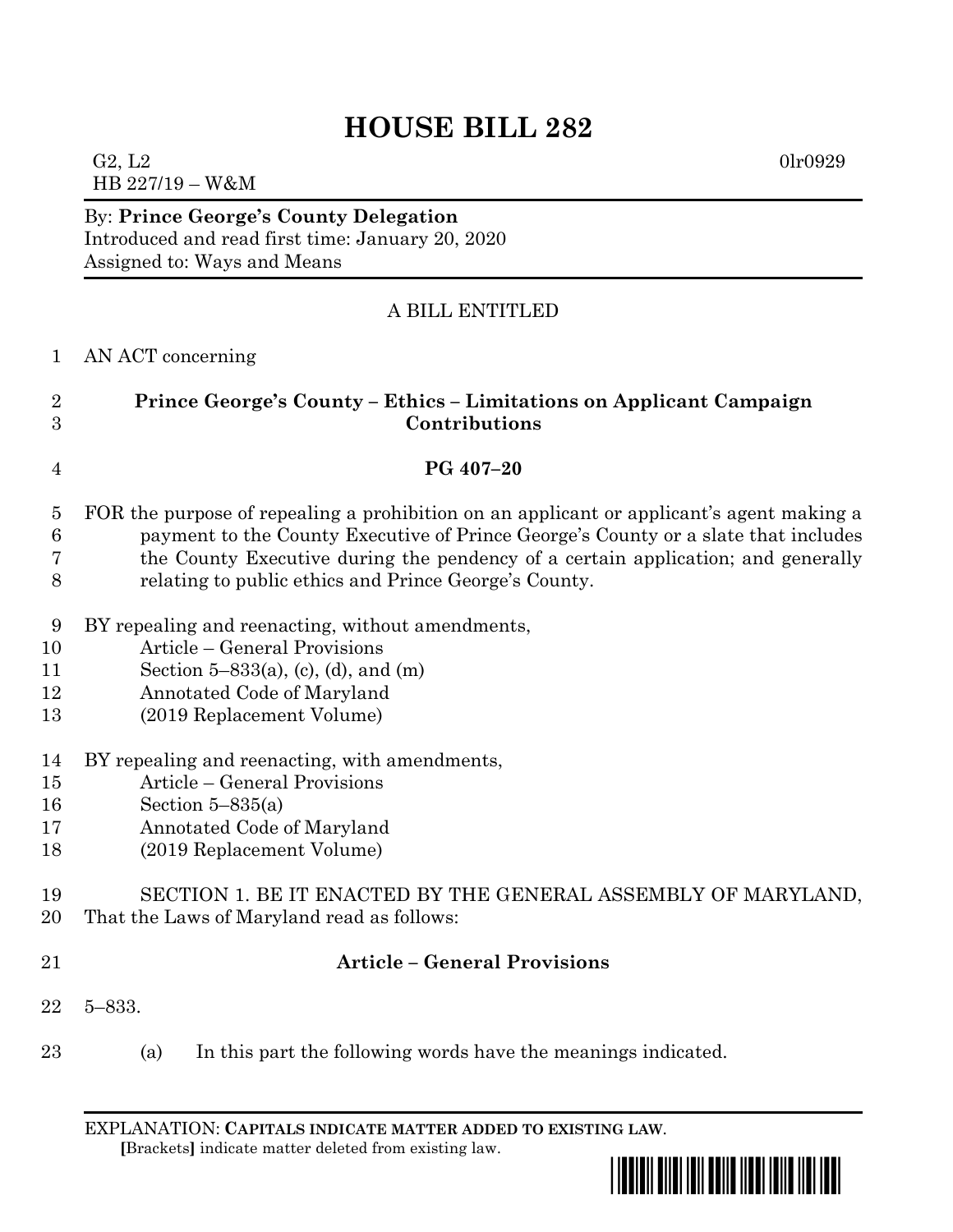**HOUSE BILL 282** (c) (1) "Applicant" means an individual or a business entity that is: (i) a title owner or contract purchaser of land that is the subject of an application; (ii) a trustee that has an interest in land that is the subject of an application, excluding a trustee described in a mortgage or deed of trust; or (iii) a holder of at least a 5% interest in a business entity that has an interest in land that is the subject of an application but only if: 1. the holder of at least a 5% interest has substantive involvement in directing the affairs of the business entity with an interest in the land that is the subject of an application with specific regard to the disposition of that land; or 2. the holder of at least a 5% interest is engaged in substantive activities specifically pertaining to land development in Prince George's County as a regular part of the business entity's ongoing business activities. (2) "Applicant" includes: (i) any business entity in which a person described in paragraph (1) of this subsection holds at least a 5% interest; and (ii) the directors and officers of a corporation that actually holds title to the land, or is a contract purchaser of the land, that is the subject of an application. (3) "Applicant" does not include: (i) a financial institution that has loaned money or extended financing for the acquisition, development, or construction of improvements on any land that is the subject of an application; 23 (ii) a municipal corporation or public corporation; 24 (iii) a public authority; (iv) a public utility regulated by the Public Service Commission in any instance where the utility is engaged in or conducting regulated activities that have been approved by the Public Service Commission or are allowed under Division I of the Public Utilities Article; or (v) the directors and officers of any entity that does not hold title to the land, or is not the contract purchaser of the land, that is the subject of an application. (d) "Application" means: